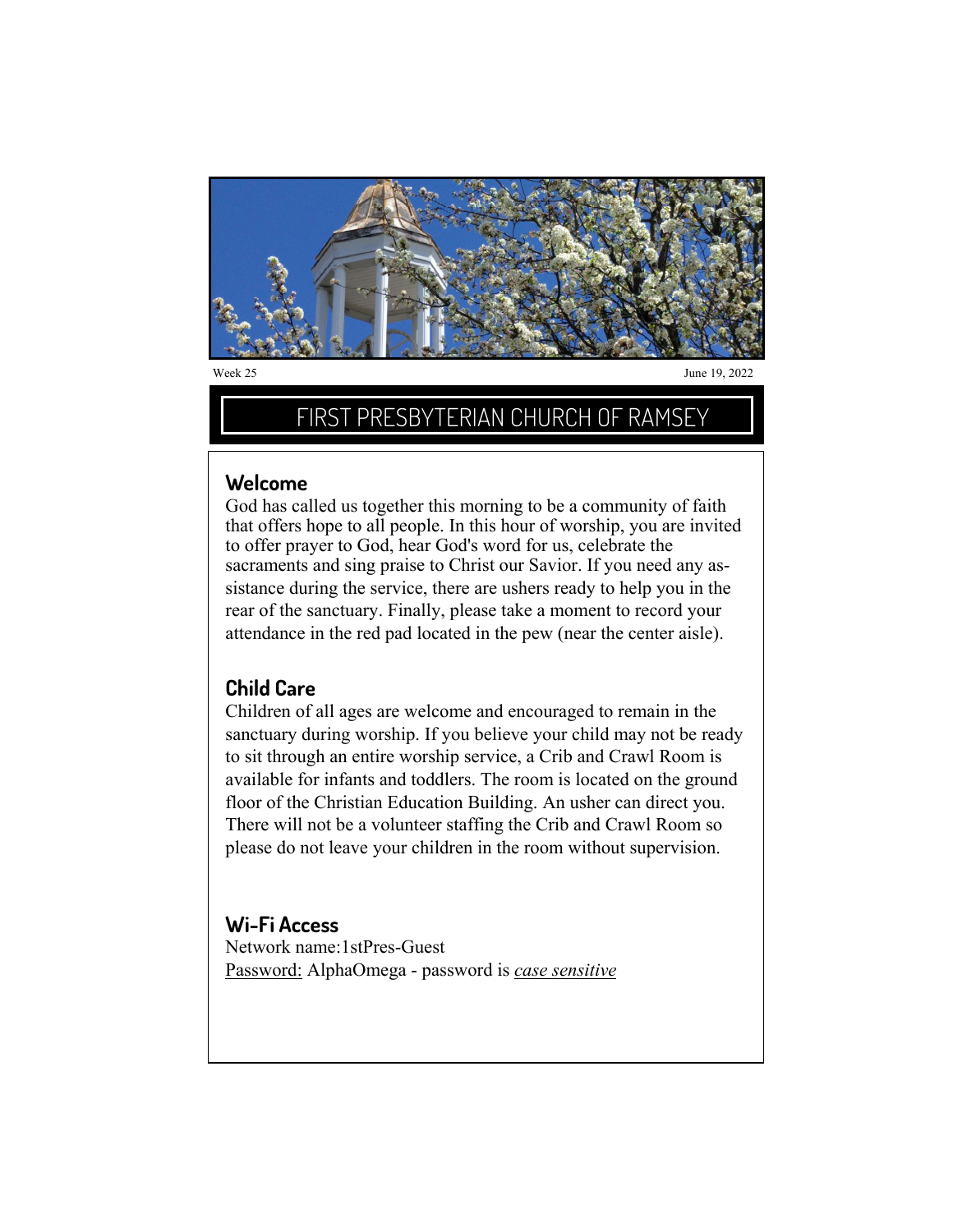# **Order of Worship June 19, 2022**

\*indicates that all are invited to stand if able Congregation reads at the **bolded text**

# **Gathering Music**

# **Welcome / Call to Worship** Isaiah 55:1-3

L: Come, all you who are thirsty, come to the waters; and you who have no money, come, buy and eat! Come, buy wine and milk without money and without cost. **C: Why spend money on what is not bread, and your labor on what does not satisfy? Listen, listen to me, and eat what is good, and you will delight in the richest of fare.**

L: Give ear and come to me; listen, that you may live. I will make an everlasting covenant with you, my faithful love promised to David.

**\*Hymn #386** Come, Worship God

**Responsive Reading** Deuteronomy 6:4-9, 13-19

L: Hear, O Israel: The Lord our God, the Lord is one.

**C:Love the Lord your God with all your heart and with all your soul and with all your strength.** 

L: These commandments that I give you today are to be on your hearts.

**C: Impress them on your children. Talk about them when you sit at home and when you walk along the road, when you lie down and when you get up.** 

L: Tie them as symbols on your hands and bind them on your foreheads.

**C: Write them on the doorframes of your houses and on your gates.** 

L: Fear the Lord your God, serve him only and take your oaths in his name.

**C: Do not follow other gods, the gods of the peoples around you;**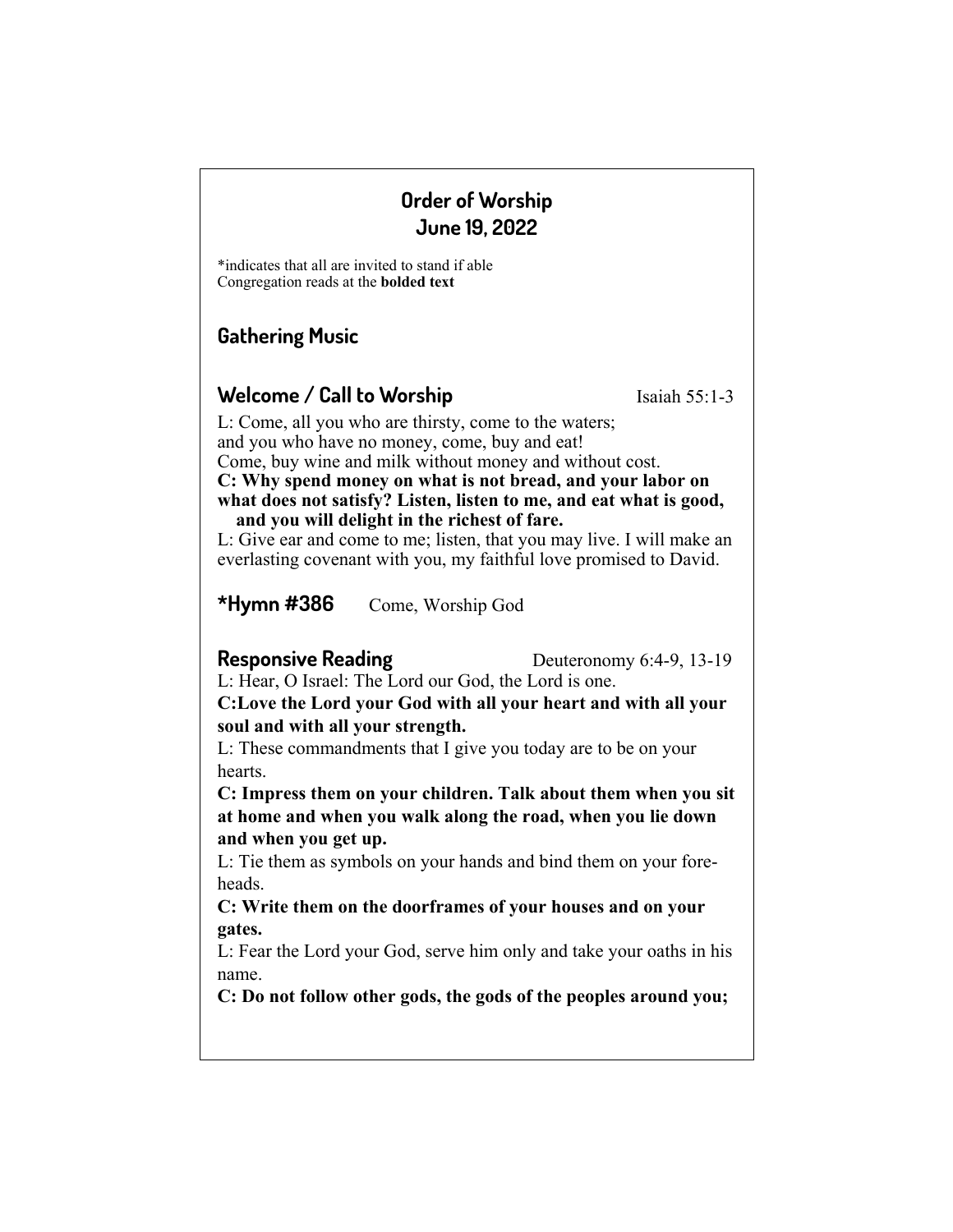| L: for the Lord your God, who is among you, is a jealous God and<br>his anger will burn against you, and he will destroy you from the<br>face of the land.<br>C: Do not put the Lord your God to the test as you did at<br>Massah.<br>L: Be sure to keep the commands of the Lord your God and the<br>stipulations and decrees he has given you.<br>C: Do what is right and good in the Lord's sight, so that it may<br>go well with you and you may go in and take over the good land<br>the Lord promised on oath to your ancestors,<br>L: thrusting out all your enemies before you, as the Lord said. |                                                                     |  |
|-----------------------------------------------------------------------------------------------------------------------------------------------------------------------------------------------------------------------------------------------------------------------------------------------------------------------------------------------------------------------------------------------------------------------------------------------------------------------------------------------------------------------------------------------------------------------------------------------------------|---------------------------------------------------------------------|--|
| Gloria Patri #581                                                                                                                                                                                                                                                                                                                                                                                                                                                                                                                                                                                         |                                                                     |  |
| Announcements                                                                                                                                                                                                                                                                                                                                                                                                                                                                                                                                                                                             |                                                                     |  |
| <b>Offering</b>                                                                                                                                                                                                                                                                                                                                                                                                                                                                                                                                                                                           | I'll Walk With God<br>visit www.ramseypc.org/donate                 |  |
| *Doxology #606                                                                                                                                                                                                                                                                                                                                                                                                                                                                                                                                                                                            |                                                                     |  |
| <b>Pastoral Prayers</b>                                                                                                                                                                                                                                                                                                                                                                                                                                                                                                                                                                                   |                                                                     |  |
| The Lord's Prayer                                                                                                                                                                                                                                                                                                                                                                                                                                                                                                                                                                                         |                                                                     |  |
| *Hymn 370                                                                                                                                                                                                                                                                                                                                                                                                                                                                                                                                                                                                 | This Is My Father's World                                           |  |
| <b>Scripture &amp; Sermon</b>                                                                                                                                                                                                                                                                                                                                                                                                                                                                                                                                                                             | Rev. Dr. Berj Gulleyan<br>"Fatherhood"<br>Proverbs 4:20-23 page 587 |  |
| *Hymn #39                                                                                                                                                                                                                                                                                                                                                                                                                                                                                                                                                                                                 | Great Is Thy Faithfulness                                           |  |
| <b>Benediction</b>                                                                                                                                                                                                                                                                                                                                                                                                                                                                                                                                                                                        |                                                                     |  |